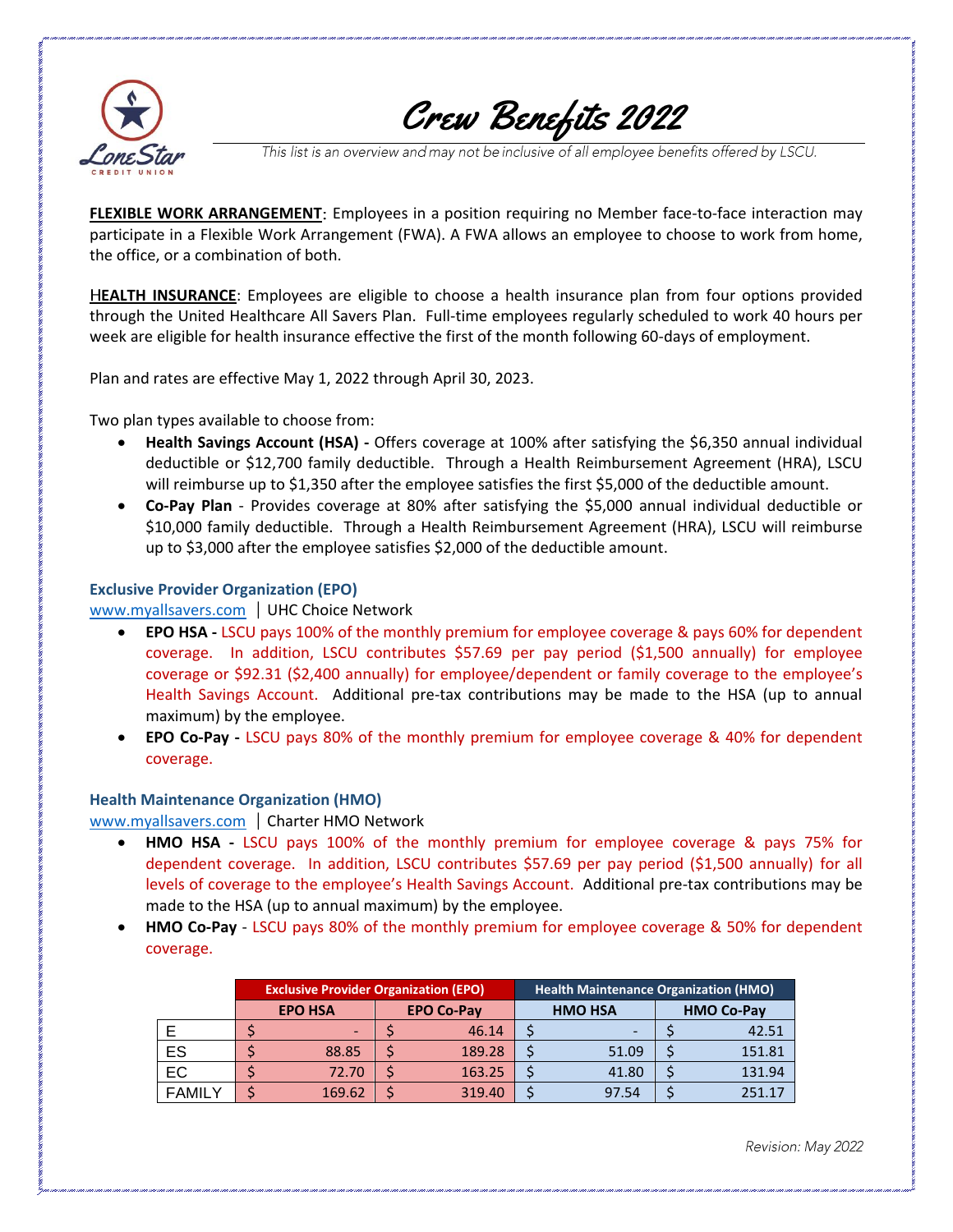**Opt Out Benefit** – LSCU will compensate an employee who opts-out of the LSCU group health insurance plan \$50 per pay period (\$1,300 per year). Proof of other coverage is required.

**DENTAL INSURANCE**: A dental PPO plan is provided by Guardian the first of the month following 60-days of employment to employees regularly scheduled to work 40 hours per week. *LSCU provides employee coverage at no cost & pays 50% of the monthly premium for dependent coverage.*

**VISION INSURANCE**: Provided through Guardian effective the first of the month following 60-days of employment to employees scheduled to work 40 hours per week. Exams, lenses & contacts available every 12 months, frames every 24 months. *LSCU pays employee & dependent coverage at 50% of the monthly premium.*

| <b>EMPLOYEE BI-WEEKLY PREMIUMS</b> |  |        |               |      |  |  |  |  |  |
|------------------------------------|--|--------|---------------|------|--|--|--|--|--|
|                                    |  | Dental | <b>Vision</b> |      |  |  |  |  |  |
|                                    |  |        |               | 1.52 |  |  |  |  |  |
| ES                                 |  | 8.20   |               | 2.86 |  |  |  |  |  |
| EC                                 |  | 9.49   |               | 3.01 |  |  |  |  |  |
| <b>FAMILY</b>                      |  | 18.55  |               | 4.41 |  |  |  |  |  |

**FLEXIBLE SPENDING ACCOUNT**: The following plans are offered through National Benefit Services (NBS):

- **Premium Only Account**  Employee premiums are deducted on a pre-tax basis, allowing taxable income to be reduced…this means employees pay less in taxes and have more take-home pay.
- **Medical Reimbursement Account**  Employees may set aside up to \$2,850 of pre-tax income for outof-pocket medical & dental expenses such as deductibles, insurance & RX co-pays, eye care, etc. (Not available with HSA health insurance plan.)
- **Dependent Reimbursement Account**  Employees may set aside up to \$5,000 of pre-tax income to pay for eligible dependent care services, such as child or adult daycare.

**BASIC LIFE/AD&D INSURANCE**: To assist your family through the financial burden that would result from your death, LSCU provides life insurance, through Guardian, equal to one times your annual salary. Coverage starts the first of the month following 60-days of employment for full-time employees. *Provided by LSCU at no charge.*

**VOLUNTARY LIFE/AD&D INSURANCE**: Additional Life/AD&D may be purchased through Guardian at the employees' expense. Premiums are deducted bi-weekly.

**SHORT-TERM DISABILITY INSURANCE**: Our short-term disability insurance, provided by Guardian, will pay a weekly disability benefit after a 14-day elimination period when unable to perform your job due to injury or illness. Benefit is 60% of weekly earnings, up to a maximum of \$1,000 per week. Employees assigned to the Senior Management class (Vice President and above), will receive a benefit of 60% of weekly earnings, up to a maximum of \$2,000 per week after a 30-day elimination period. Coverage starts the first of the month following 60-days of employment. *Provided by LSCU at no charge.*

**LONG TERM DISABILITY INSURANCE**: After your disability continues for 90 days, an employee is eligible for long-term disability benefits provided by Guardian. Monthly benefits are paid at 60% of monthly earnings, up to a maximum of \$6,000 per month. Employees assigned to the Senior Management class (Vice President and above), will receive a monthly disability benefit paid at 66.67% of monthly earnings, up to a maximum of \$10,000 per month. Coverage starts the first of the month following 60-days of employment for full-time employees. *Provided by LSCU at no charge.*

Revision: May 2022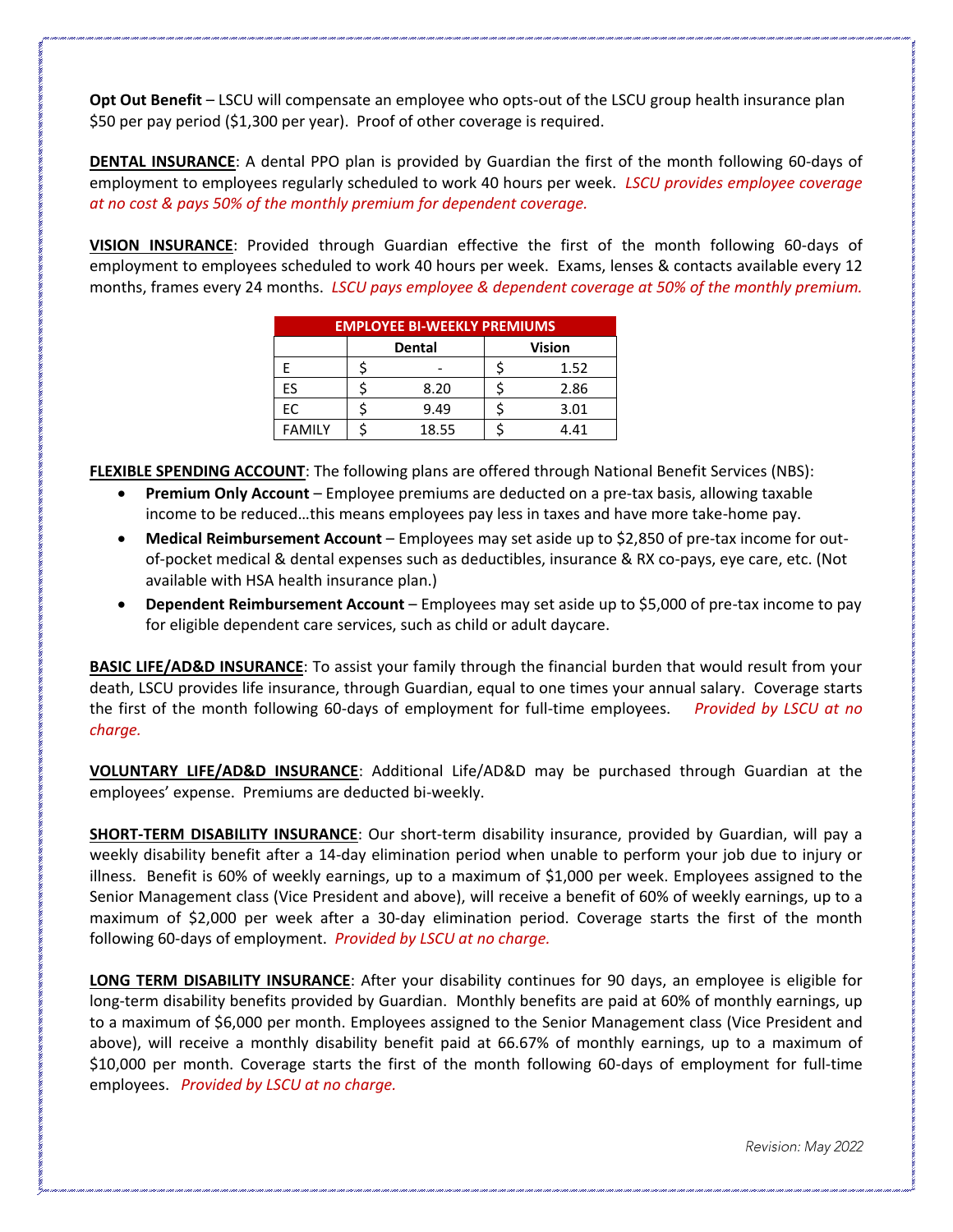**ANCILLARY PRODUCT COVERAGE**: Additional products provided by Guardian, at no cost to the employee, include College Tuition Benefit, Will Prep, WorkLifeMatters Employee Assistance Program, and Oral Health Rewards.

**401(K)**: LSCU offers a competitive 401(K) plan with numerous investment options. Employees are eligible to enroll the first of the month following 90-days of employment. *LSCU matches 100% up to 4% of employees' contribution.*

**PAID TIME OFF (PTO)**: Employees accrue PTO from date of hire based on years of service ranging from 18 - 30 days for full-time, non-senior management employees.

**FLEXIBLE PAID TIME OFF (PTO)**: Employees in a Senior Management position (Vice President and above) receive unlimited paid time off.

**HOLIDAYS**: Employees receive 11 paid holidays per year.

**FAMILY & PET BEREAVEMENT LEAVE**: Employees receive either a one day or three day paid leave dependent upon the family relationship. A one day bereavement leave is also given for the loss of a family pet.

**INCENTIVE PLAN**: An incentive plan is in place for certain positions to reward employees for achieving individual performance goals.

**SUCCESS SHARING**: An annual bonus plan based on the achievement of corporate goals determined each plan year paying out up to 5% of an employee's base compensation. The 2022 max payout is 3%.

**CREDIT UNION MEMBERSHIP** – Upon hire date, qualified employees are eligible for membership, with attendant benefits, in Lone Star Credit Union. Attendant benefits include:

- Texas Heritage Checking Account with no monthly service charge
- Free stop payments
- Free domestic wire transfers
- Free cashier's checks
- Free replacement debit card
- Free gift cards
- Annual skip pay fee waived
- 0.25% loan discount off qualifying rate (not to go below lowest offered rate; secured loan, home equity, mortgage, credit card excluded)
- \$250 Discount on GAP, MCP, DPW &/or Warranty product

**HOME OFFICE PURCHASE ASSISTANCE** – After 90-days of employment, this program offers employees a zero percent loan up to \$2,500 to be used towards the purchase of a home office and computer system.

**DRESS CODE ASSISTANCE –** Eligible upon hire, this program offers employees a zero percent loan up to \$500, to be used towards the purchase of business attire.

**EDUCATIONAL ASSISTANCE** - After 90-days of employment, this program offers employees a zero percent loan, to be used for college tuition, fees and/or textbooks, continuing education courses, or specialty designation courses pertaining to the credit union industry, i.e., CCUE.

Revision: May 2022